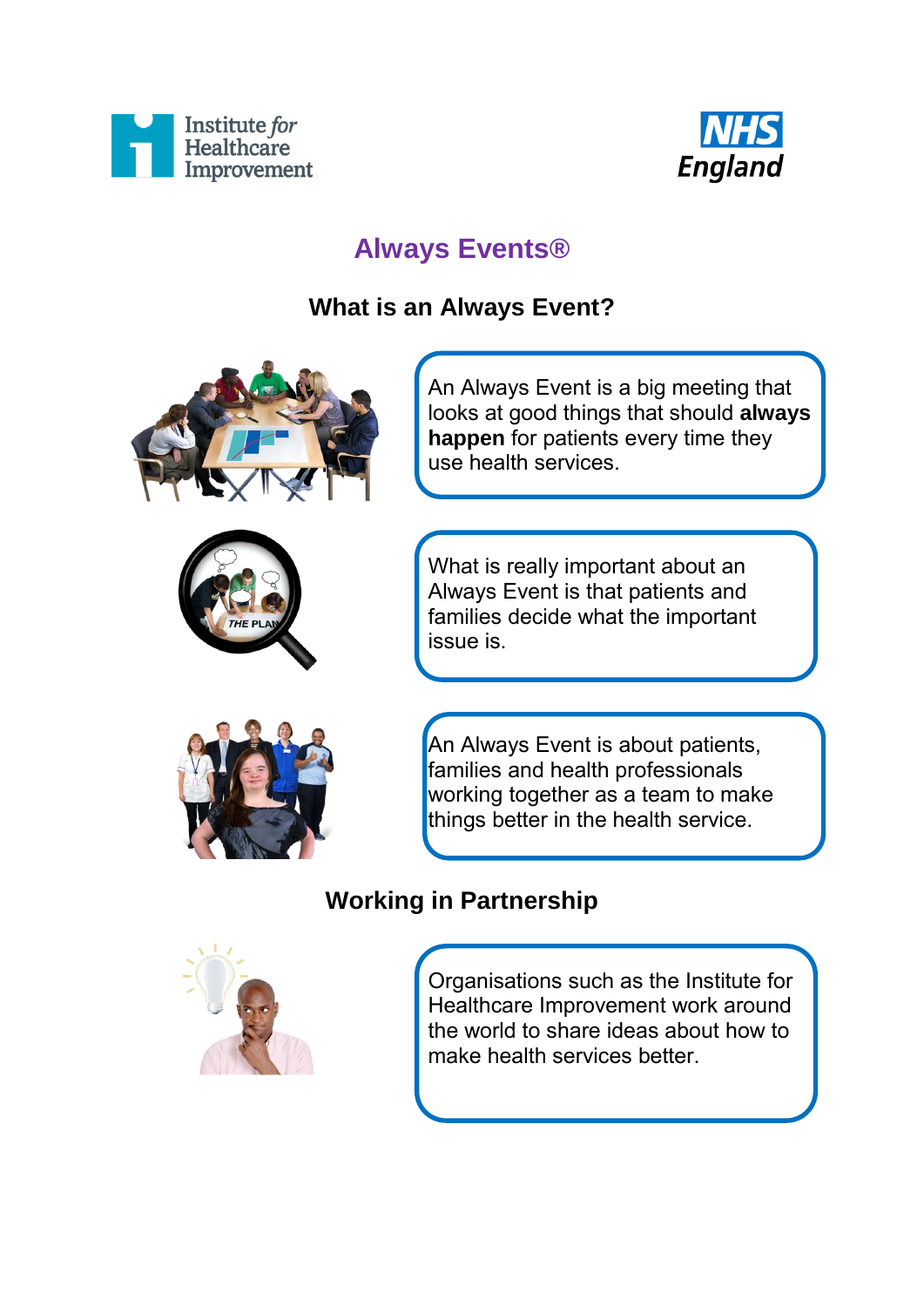

The Institute for Healthcare Improvement are working with another health organisation called the Picker Institute Europe and NHS England to support Always Events in England.

# How to run an Always Events®

#### **Things that should happen at an Always Event**





An Always Event must be a partnership between patients, families and health workers.

It must be clear about what matters to patients and the reason the Always Event has been set up.





The Always Event should have a written plan saying what improvements needs to made, who the improvements are for and how long this will take.

The Always Event should look at different ideas that will make things better for people and test which ones are the best.